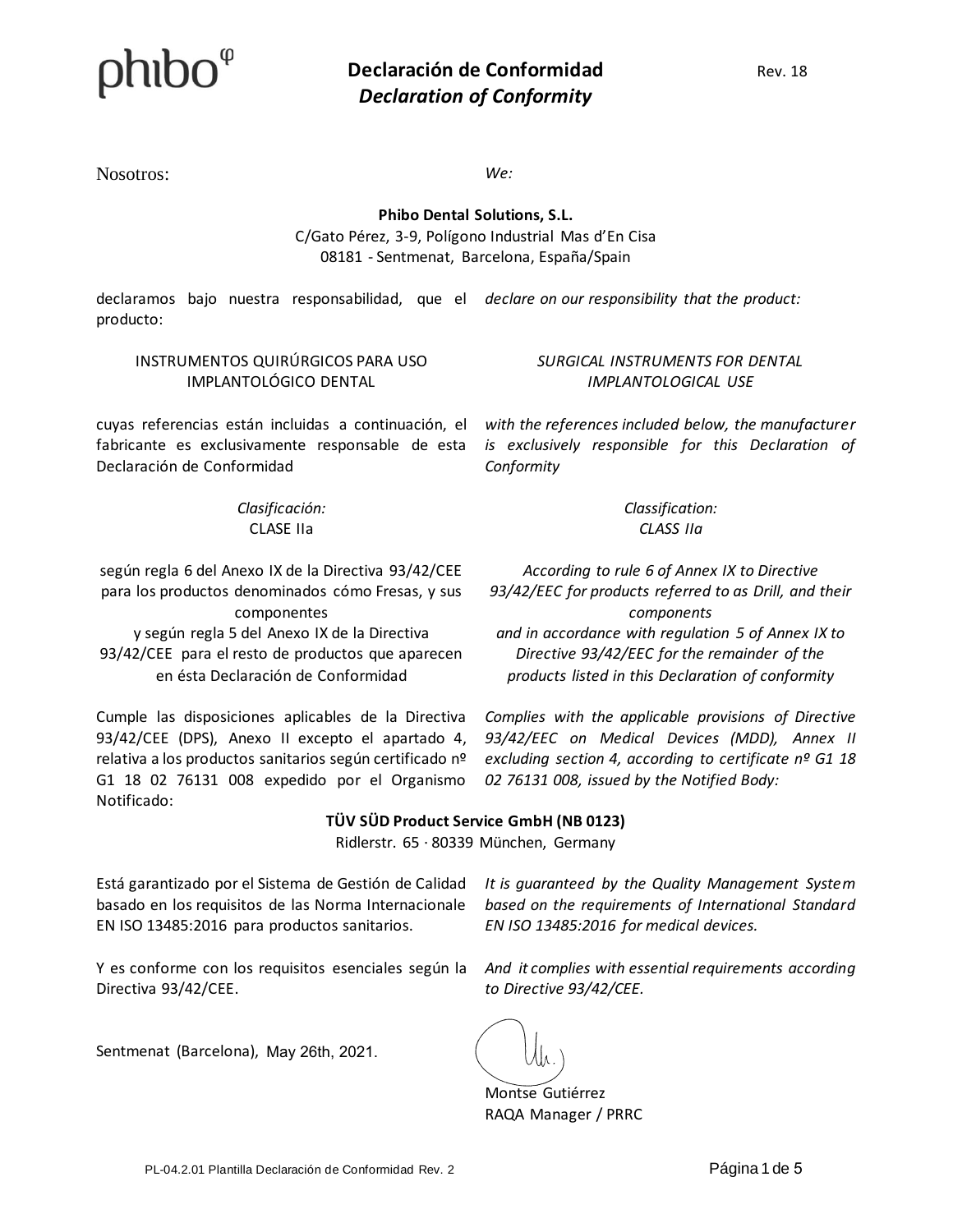### $phibo^{\varphi}$

#### **Declaración de Conformidad** Rev. 18 *Declaration of Conformity*

La presente Declaración de Conformidad tiene validez This Declaration of Conformity is valid for all batches para todos los lotes de los productos descritos a *of the products described below released from March*  continuación liberados a partir del 3 de marzo de *3 rd, 2010* 2010

y es válida hasta el 26 de Junio de 2023. *and it is valid until June 26th, 2023.*

| <b>REFERENCIA</b><br><b>REFERENCE</b> | <b>DESCRIPCIÓN</b>                      | <b>DESCRIPTION</b>                                          |
|---------------------------------------|-----------------------------------------|-------------------------------------------------------------|
| 006 CG                                | Portaimplantes CG 1                     | CG 1 Implant Holder                                         |
| 007 CG                                | Portaimplantes CG 2                     | CG 2 Implant Holder                                         |
| 008 CG                                | Portaimplantes CG 3                     | CG 3 Implant Holder                                         |
| 009 CG                                | Portaimplantes CG 4                     | CG 4 Implant Holder                                         |
| 010 CG                                | Portaimplantes CG 5                     | CG 5 Implant Holder                                         |
| 011 CG                                | Portaimplantes CG 6                     | CG 6 Implant Holder                                         |
| 102.0003                              | Fresa Lanceolada GUIDE                  | <b>Precision Drill GUIDE</b>                                |
| 102.0323                              | Fresa Piloto ø2,3mm GUIDE               | Pilot Drill ø2,3mm GUIDE                                    |
| 102.0328                              | Fresa Quirúrgica ø2,8mm GUIDE           | Surgical Drill ø2,8mm GUIDE                                 |
| 102.0330                              | Fresa Quirúrgica ø3,0mm GUIDE           | Surgical Drill ø3,0mm GUIDE                                 |
| 102.0336                              | Fresa Quirúrgica ø3,6mm GUIDE           | Surgical Drill ø3,6mm GUIDE                                 |
| 102.0341                              | Fresa Quirúrgica ø4,1mm GUIDE           | Surgical Drill ø4,1mm GUIDE                                 |
| 102.0343                              | Fresa Quirúrgica ø4,3mm GUIDE           | Surgical Drill ø4,3mm GUIDE                                 |
| 102.0349                              | Fresa Quirúrgica ø4,9mm GUIDE           | Surgical Drill ø4,9mm GUIDE                                 |
| 152.0001                              | Bisturí Circular Ø3.70                  | Circular Scalpel Ø3.70                                      |
| 152.0002                              | Bisturí Circular Ø4.70                  | Circular Scalpel Ø4.70                                      |
| 152.0003                              | Bisturí Circular Ø6.00                  | Circular Scalpel Ø6.00                                      |
| 173.0001                              | Prolongador de Fresas Corto             | Short Drill Extender                                        |
| 173.0100                              | Adaptador Mecánico Corto                | Contra-Angle Adapter, Short                                 |
| 173.0300                              | Adaptador Mecánico Largo                | Contra-Angle Adapter, Long                                  |
| 173.1001                              | Atornillador Mecánico 1.00mm Corto TSA® | Contra-Angle Hex Driver 1.00mm, Short<br>TSA®               |
| 173.1002                              | Atornillador Mecánico 1.00mm Medio TSA® | Contra-Angle Hex Driver 1.00mm, Medium<br>$TSA^{\circledR}$ |
| 173.1251                              | Atornillador Mecánico 1.25mm Corto      | Contra-Angle Hex Driver 1.25mm, Short                       |
| 173.1252                              | Atornillador Mecánico 1.25mm Medio      | Contra-Angle Hex Driver 1.25mm, Medium                      |
| 175.0001                              | Fresa Lanceolada TSA® TSH®              | Precision Drill TSA® TSH®                                   |
| 175.1018                              | Fresa de Marcar ø1.8mm                  | Round Marking Bur, ø 1.8mm                                  |
| 175.1023                              | Fresa de Marcar ø2.3mm                  | Round Marking Bur, ø 2.3mm                                  |
| 176.1123                              | Fresa Piloto Corta ø2.3mm TSA® TSH®     | Pilot Drill, Short ø 2.3mm TSA® TSH®                        |
| 176.1323                              | Fresa Piloto Larga ø2.3mm TSA® TSH®     | Pilot Drill, Long ø 2.3mm TSA® TSH®                         |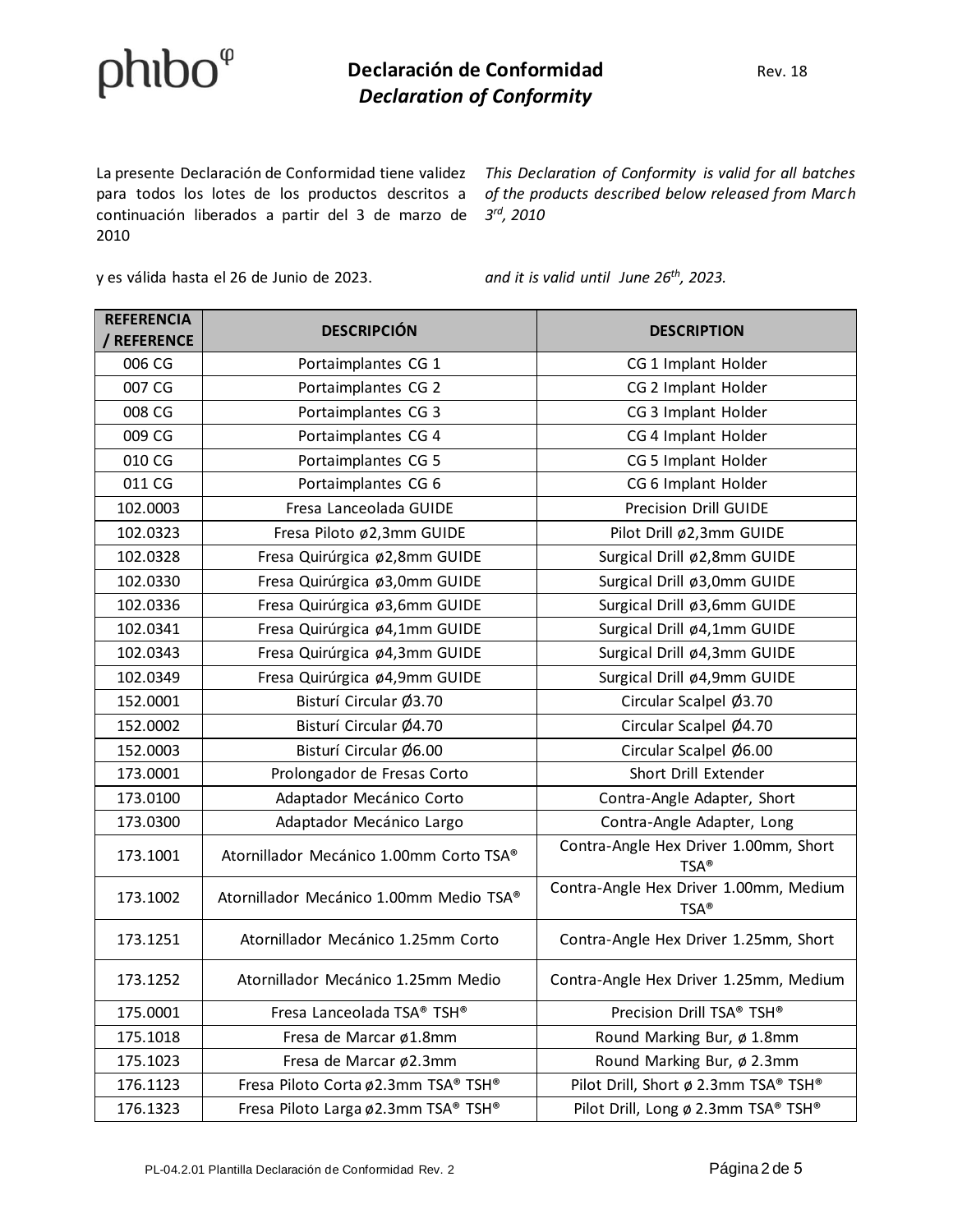# $phibo<sup>°</sup>$

| <b>REFERENCIA</b><br><b>REFERENCE</b> | <b>DESCRIPCIÓN</b>                                                  | <b>DESCRIPTION</b>                        |
|---------------------------------------|---------------------------------------------------------------------|-------------------------------------------|
| 178.0037                              | Fresa Quirúrgica de Instrumentación Cortical<br>TSA® S3             | TSA® S3 Countersink Drill                 |
| 178.0047                              | Fresa Quirúrgica de Instrumentación Cortical<br>TSA® S4             | TSA® S4 Countersink Drill                 |
| 178.0060                              | Fresa Quirúrgica de Instrumentación Cortical<br>TSA <sup>®</sup> S5 | TSA® S5 Countersink Drill                 |
| 178.1128                              | Fresa Quirúrgica Corta ø2.8mm TSA® TSH®                             | Surgical Drill, Short ø 2.8mm TSA® TSH®   |
| 178.1130                              | Fresa Quirúrgica Corta ø3.0mm TSA® TSH®                             | Surgical Drill, Short ø 3.0mm TSA® TSH®   |
| 178.1136                              | Fresa Quirúrgica Corta ø3.6mm TSA® TSH®                             | Surgical Drill, Short ø 3.6mm TSA® TSH®   |
| 178.1241                              | Fresa Quirúrgica ø4.1mm TSH®                                        | Surgical Drill ø4.1mm TSH®                |
| 178.1243                              | Fresa Quirúrgica ø4.3mm TSA®                                        | Surgicall Drill ø4.3mm TSA®               |
| 178.1249                              | Fresa Quirúrgica ø4.9mm TSA®                                        | Surgicall Drill ø 4.9mm TSA®              |
| 178.1328                              | Fresa Quirúrgica Larga ø2.8mm TSA® TSH®                             | Surgical Drill, Long ø 2.8mm TSA® TSH®    |
| 178.1330                              | Fresa Quirúrgica Larga ø3.0mm TSA® TSH®                             | Surgical Drill, Long ø 3.0mm TSA® TSH®    |
| 178.1336                              | Fresa Quirúrgica Larga ø3.6mm TSA® TSH®                             | Surgical Drill, Long ø 3.6mm TSA® TSH®    |
| 181.0133                              | Macho de Roscar Corto TSH® S2                                       | TSH® S2 Contra-Angle Bone Tap, Short      |
| 181.0136                              | Macho de Roscar Corto TSA® TSH® S3                                  | TSA® TSH® S3 Contra-Angle Bone Tap, Short |
| 181.0142                              | Macho de Roscar Corto TSA® TSH® S4                                  | TSA® TSH® S4 Contra-Angle Bone Tap, Short |
| 181.0248                              | Macho de Roscar TSH® S5                                             | TSH® S5 Contra-Angle Bone Tap             |
| 181.0255                              | Macho de Roscar TSA® S5                                             | TSA® S5 Contra-Angle Bone Tap             |
| 181.0333                              | Macho de Roscar Largo TSH® S2                                       | TSH® S2 Contra-Angle Bone Tap, Long       |
| 181.0336                              | Macho de Roscar Largo TSA® TSH® S3                                  | TSA® TSH® S3 Contra-Angle Bone Tap, Long  |
| 181.0342                              | Macho de Roscar Largo TSA® TSH® S4                                  | TSA® TSH® S4 Contra-Angle Bone Tap, Long  |
| 190.0016                              | Macho de Repasar Roscas Mecánico TSA® S3                            | Contra-Angle Tap for TSA® S3              |
| 190.0018                              | Macho de Repasar Roscas Mecánico TSA® S4<br>S5 TSH <sup>®</sup> S2  | Contra-Angle Tap for TSA® S4 S5 & TSH® S2 |
| 190.0020                              | Macho de Repasar Roscas Mecánico TSH® S3<br>S4 S5                   | Contra-Angle Tap for TSH® S3 S4 S5        |
| DS00                                  | Tornillo Tope Fresa                                                 | Screw Drill Stop                          |
| <b>DS23</b>                           | Tope Fresa Ø2.30mm                                                  | Drill Stop Ø2.30mm                        |
| DS28                                  | Tope Fresa Ø2.80mm                                                  | Drill Stop Ø2.80mm                        |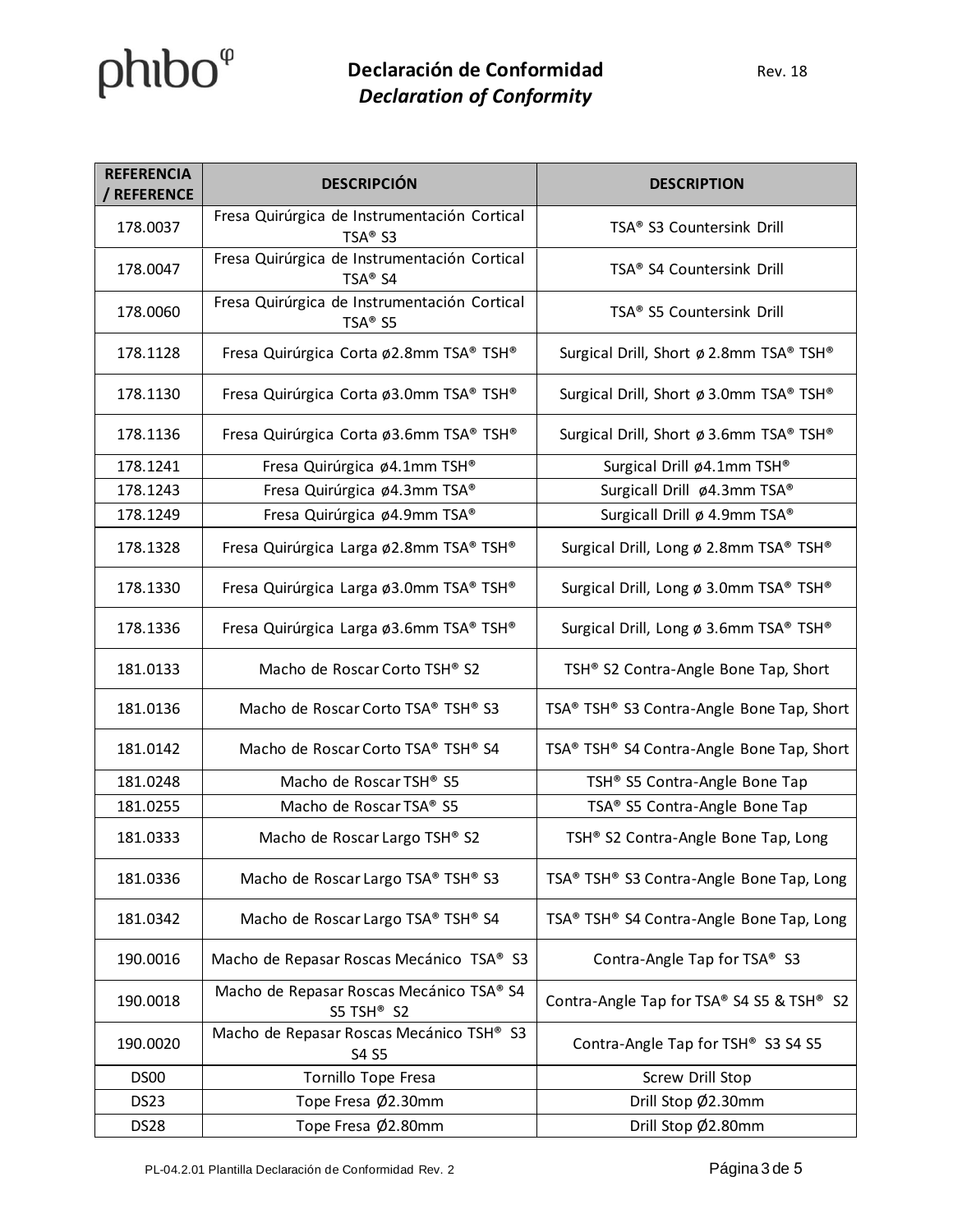# $phibo<sup>°</sup>$

### **Declaración de Conformidad** Rev. 18 *Declaration of Conformity*

| <b>REFERENCIA</b><br>REFERENCE | <b>DESCRIPCIÓN</b>                | <b>DESCRIPTION</b>               |
|--------------------------------|-----------------------------------|----------------------------------|
| <b>DS30</b>                    | Tope Fresa Ø3.00mm                | Drill Stop Ø3.00mm               |
| <b>DS36</b>                    | Tope Fresa Ø3.60mm                | Drill Stop Ø3.60mm               |
| <b>DS41</b>                    | Tope Fresa Ø4.10mm                | Drill Stop Ø4.10mm               |
| <b>DS43</b>                    | Tope Fresa Ø4.30mm                | Drill Stop Ø4.30mm               |
| <b>DS49</b>                    | Tope Fresa Ø4.90mm                | Drill Stop Ø4.90mm               |
| EVO 01035                      | Macho de Roscar Aurea Evo NP      | Bone Tap Aurea Evo NP            |
| EVO 01043                      | Macho de Roscar Aurea Evo RP      | Bone Tap Aurea Evo RP            |
| EVO 01048                      | Macho de Roscar Aurea Evo RP48    | Bone Tap Aurea Evo RP48          |
| EVO 01055                      | Macho de Roscar Aurea Evo WP      | Bone Tap Aurea Evo WP            |
| EVO 20000                      | Fresa Piloto ø2.0mm               | Pilot Drill ø2.0mm               |
| EVO 23000                      | Fresa Lanceolada                  | Precision Drill                  |
| EVO 31000                      | Fresa Quirúrgica ø3.1mm Aurea Evo | Surgical Drill ø3.1mm Aurea Evo  |
| EVO 34000                      | Fresa Quirúrgica ø3.4mm Aurea Evo | Surgical Drill ø3.4mm Aurea Evo  |
| EVO 38000                      | Fresa Quirúrgica ø3.8mm Aurea Evo | Surgical Drill ø3.8mm Aurea Evo  |
| EVO 41000                      | Fresa Quirúrgica ø4.1mm Aurea Evo | Surgical Drill ø4.1mm Aurea Evo  |
| EVO 44000                      | Fresa Quirúrgica ø4.4mm Aurea Evo | Surgical Drill ø4.4mm Aurea Evo  |
| EVO 46000                      | Fresa Quirúrgica ø4.6mm Aurea Evo | Surgical Drill ø4.6mm Aurea Evo  |
| EVO 52052                      | Fresa Quirúrgica ø5.2mm Aurea Evo | Surgical Drill ø5.2mm Aurea Evo  |
| EVO 54000                      | Fresa Quirúrgica ø5.4mm Aurea Evo | Surgical Drill ø5.4mm Aurea Evo  |
| <b>TOP NP 085</b>              | Tope Fresa Aurea Evo NP 8.5mm     | Drill stop Aurea Evo NP 8.5mm    |
| <b>TOP NP 100</b>              | Tope Fresa Aurea Evo NP 10.0mm    | Drill stop Aurea Evo NP 10.0mm   |
| <b>TOP NP 115</b>              | Tope Fresa Aurea Evo NP 11.5mm    | Drill stop Aurea Evo NP 11.5mm   |
| <b>TOP NP 130</b>              | Tope Fresa Aurea Evo NP 13.0mm    | Drill stop Aurea Evo NP 13.0mm   |
| <b>TOP NP 145</b>              | Tope Fresa Aurea Evo NP 14.5mm    | Drill stop Aurea Evo NP 14.5mm   |
| <b>TOP RP 085</b>              | Tope Fresa Aurea Evo RP 8.5mm     | Drill stop Aurea Evo RP 8.5mm    |
| <b>TOP RP 100</b>              | Tope Fresa Aurea Evo RP 10.0mm    | Drill stop Aurea Evo RP 10.0mm   |
| <b>TOP RP 115</b>              | Tope Fresa Aurea Evo RP 11.5mm    | Drill stop Aurea Evo RP 11.5mm   |
| <b>TOP RP 130</b>              | Tope Fresa Aurea Evo RP 13.0mm    | Drill stop Aurea Evo RP 13.0mm   |
| <b>TOP RP 145</b>              | Tope Fresa Aurea Evo RP 14.5mm    | Drill stop Aurea Evo RP 14.5mm   |
| TOP RP48<br>085                | Tope Fresa Aurea Evo RP48 8.5mm   | Drill stop Aurea Evo RP48 8.5mm  |
| TOP RP48<br>100                | Tope Fresa Aurea Evo RP48 10.0mm  | Drill stop Aurea Evo RP48 10.0mm |
| TOP RP48<br>115                | Tope Fresa Aurea Evo RP48 11.5mm  | Drill stop Aurea Evo RP48 11.5mm |
| TOP RP48<br>130                | Tope Fresa Aurea Evo RP48 13.0mm  | Drill stop Aurea Evo RP48 13.0mm |
| TOP RP48<br>145                | Tope Fresa Aurea Evo RP48 14.5mm  | Drill stop Aurea Evo RP48 14.5mm |
| TOP S23 050                    | Tope Fresa TSA-TSH S2 S3 5.0mm    | Drill stop TSA-TSH S2 S3 5.0mm   |